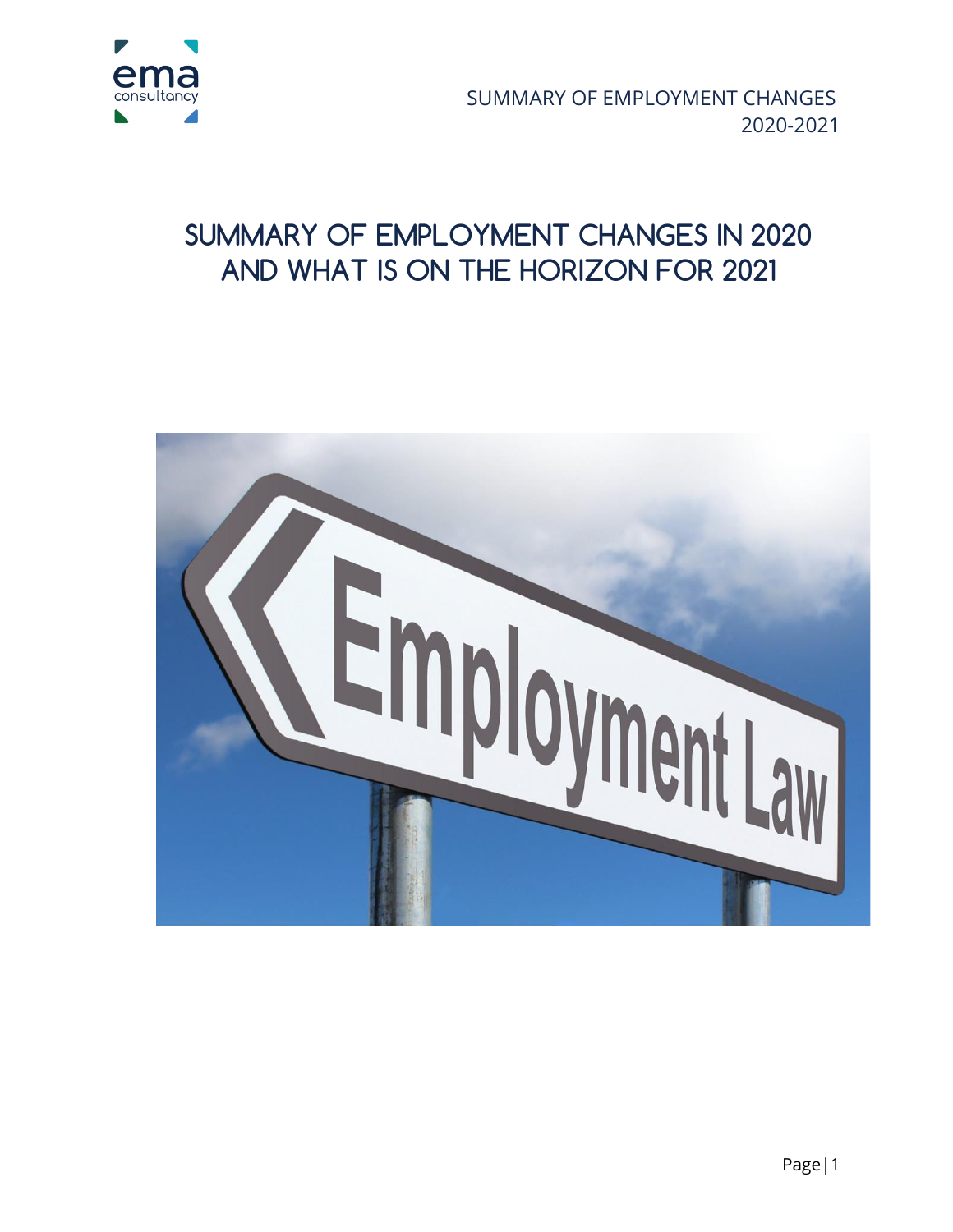

### <span id="page-1-0"></span>Table of contents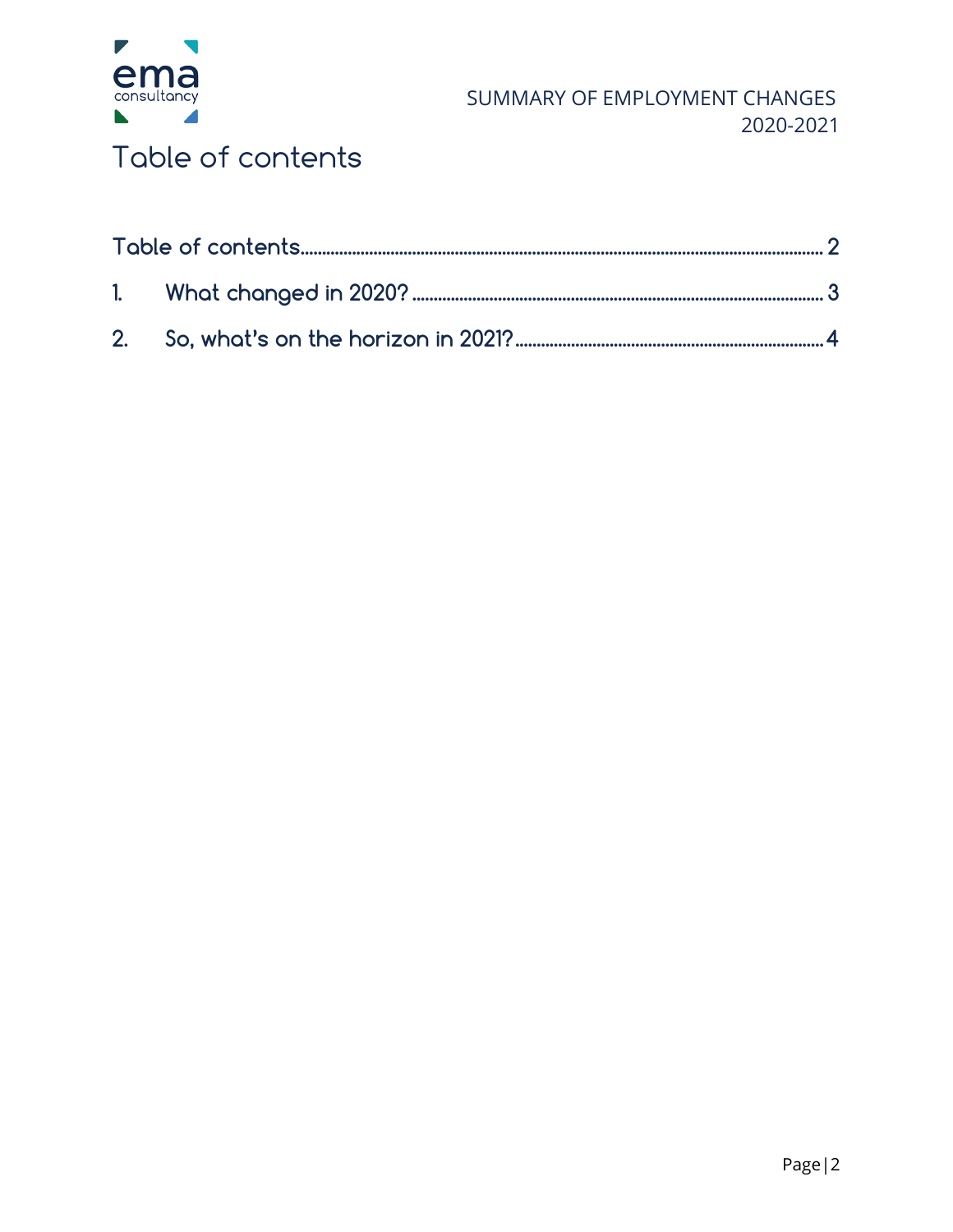

# <span id="page-2-0"></span>**1. What changed in 2020?**

With so much happening last year, let's take a brief look at some of the significant changes in employment law in the past year.

- **Changes to the right to receive a written statement of main terms and conditions of employment.** From 6 April 2020, the grace period was removed, meaning you have to give the written statement of terms and conditions to your employee no later than the commencement date of employment.
- **More details have to be included in the written statement of terms and conditions**, such as paid leave entitlements and whether working hours are variable.
- **You have to provide a written statement to your 'workers',** including "zero hours workers", as well as your employees, if they started work for you on or after 6 April 2020.
- You have to use a **reference period of 52 weeks**, (previously 12 weeks) when calculating holiday pay for staff whose pay varies, including "zero hours" workers.
- **The Parental Bereavement (Leave and Pay) Act.** This legislation created a new right to two weeks' bereavement leave and pay for employees whose child dies below the age of 18, or whose child is stillborn.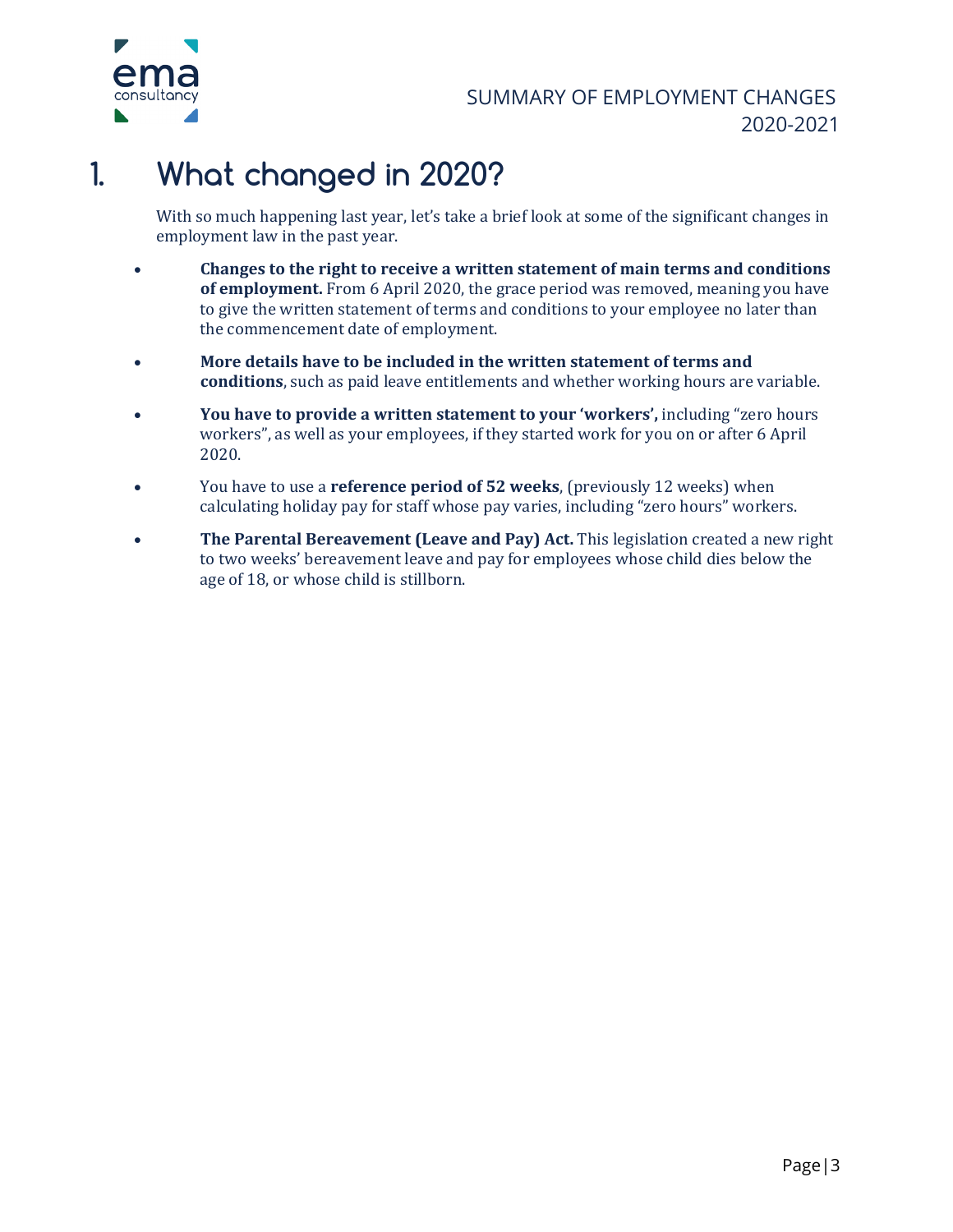

# <span id="page-3-0"></span>**2. So, what's on the horizon in 2021?**

#### 2.1 The National Minimum Wage

The National Minimum Wage rates are set to increase in April 2021 as follows:

- National Living Wage (23+) to increase from £8.72 to £8.91
- National Minimum Wage (21-22) to increase from £8.20 to £8.36
- National Minimum Wage (18-20) to increase from £6.45 to £6.56
- National Minimum Wage (under 18) to increase from £4.55 to £4.62
- Apprenticeship Wage to increase from £4.15 to £4.30

Additionally, from April 2021, the age threshold for the National Living Wage is lowered from 25 to 23. To reflect this, the 23-24 age category for the National Minimum Wage will be abolished.

#### 2.2 Statutory Rate Changes

The following statutory rate increases will apply from April 2021:

- The weekly rate of statutory sick pay (SSP) will be £96.35 (up from £95.85).
- The weekly rate of statutory maternity pay (SMP) and maternity allowance will be £151.97 (up from £151.20).
- The weekly rate of statutory paternity pay (SPP) will be £151.97 (up from £151.20).
- The weekly rate of statutory shared parental pay (ShPP) will be £151.97 (up from £151.20).
- The weekly rate of statutory adoption pay (SAP) will be £151.97 (up from £151.20).

#### 2.3 IR35

From 6 April 2021, [new IR35 rules will apply](https://www.fsb.org.uk/resources-page/ir35-in-five.html) to all public sector clients (regardless of size) and medium or large-sized private sector businesses (i.e. those who meet two or more of the following criteria:

- annual turnover is more than £10.2 million
- balance sheet total is more than £5.1 million
- more than 50 employees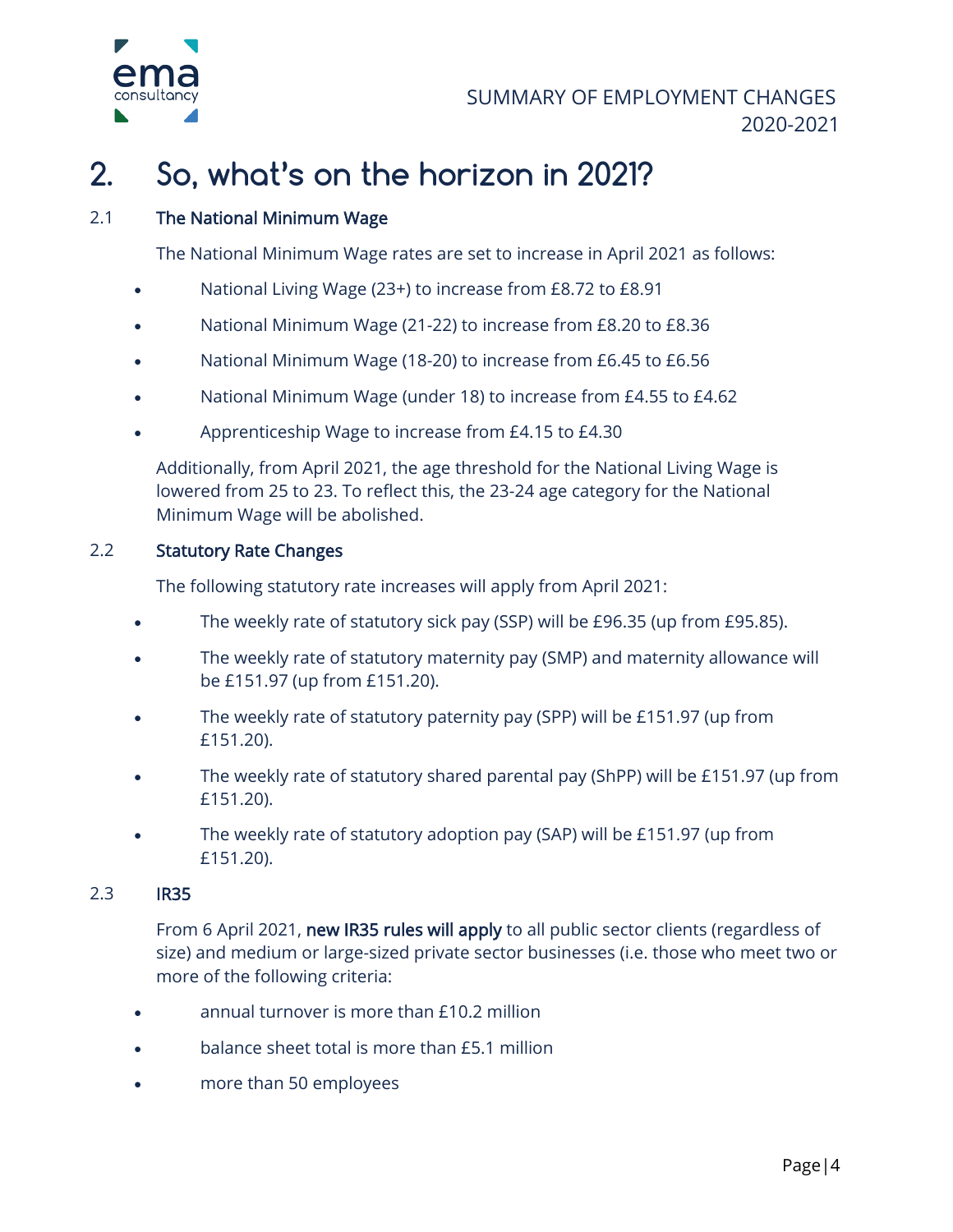

#### 2.4 Employment Bill

A new Employment Bill was announced in the December 2019 Queen's Speech. Whilst the introduction of this legislation has been delayed due to the impact of the coronavirus pandemic, it is expected to be published in 2021.

The Employment Bill is likely to include the following measures, for which there is no confirmed timescale yet.

- The introduction of a single labour market enforcement body to ensure that vulnerable workers are better informed of their rights, and to support businesses in compliance.
- A new right to request a more predictable and stable contract after 26 weeks' service, aimed at those engaged under contracts with variable and unpredictable hours, such as zero-hours employees.
- Payment of all tips and service charges go to workers, with the distribution of these sums supported by a statutory Code of Practice.
- Extending redundancy protection to cover pregnant employees from the date they notify the employer of their pregnancy and for a period of six months after the end of their pregnancy, in addition to the current protection that applies during maternity leave.
- Extended leave for parents of children in neonatal care, to provide a week of leave for every week their baby is in neonatal care, up to a maximum of 12 weeks. Those with a minimum qualifying period of 26 weeks' service and who earn above the minimum pay threshold will be entitled to receive pay for the neonatal leave period at the statutory rate that applies for parental leave.
- A new right to a week's (unpaid) leave for employees with caring responsibilities.

#### 2.5 New immigration system

A [new immigration system](https://www.gov.uk/guidance/new-immigration-system-what-you-need-to-know) applies to individuals arriving in the UK for the first time from 1 January 2021. EEA citizens (which includes EU citizens) and Swiss citizens moving to the UK for the first time from this date to work will need to obtain a visa in advance.

There is no longer a general immigration route for employers to recruit at or near the minimum wage. The main immigration route is the **skilled workers** route for those who have a job offer from an approved employer sponsor. Under this route, foreign nationals will have to meet specified criteria and score at least 70 points.

Employers who are planning to sponsor workers from outside the UK from 2021 will need to [apply for a sponsorship licence in advance.](https://www.gov.uk/government/publications/uk-points-based-immigration-system-employer-information)